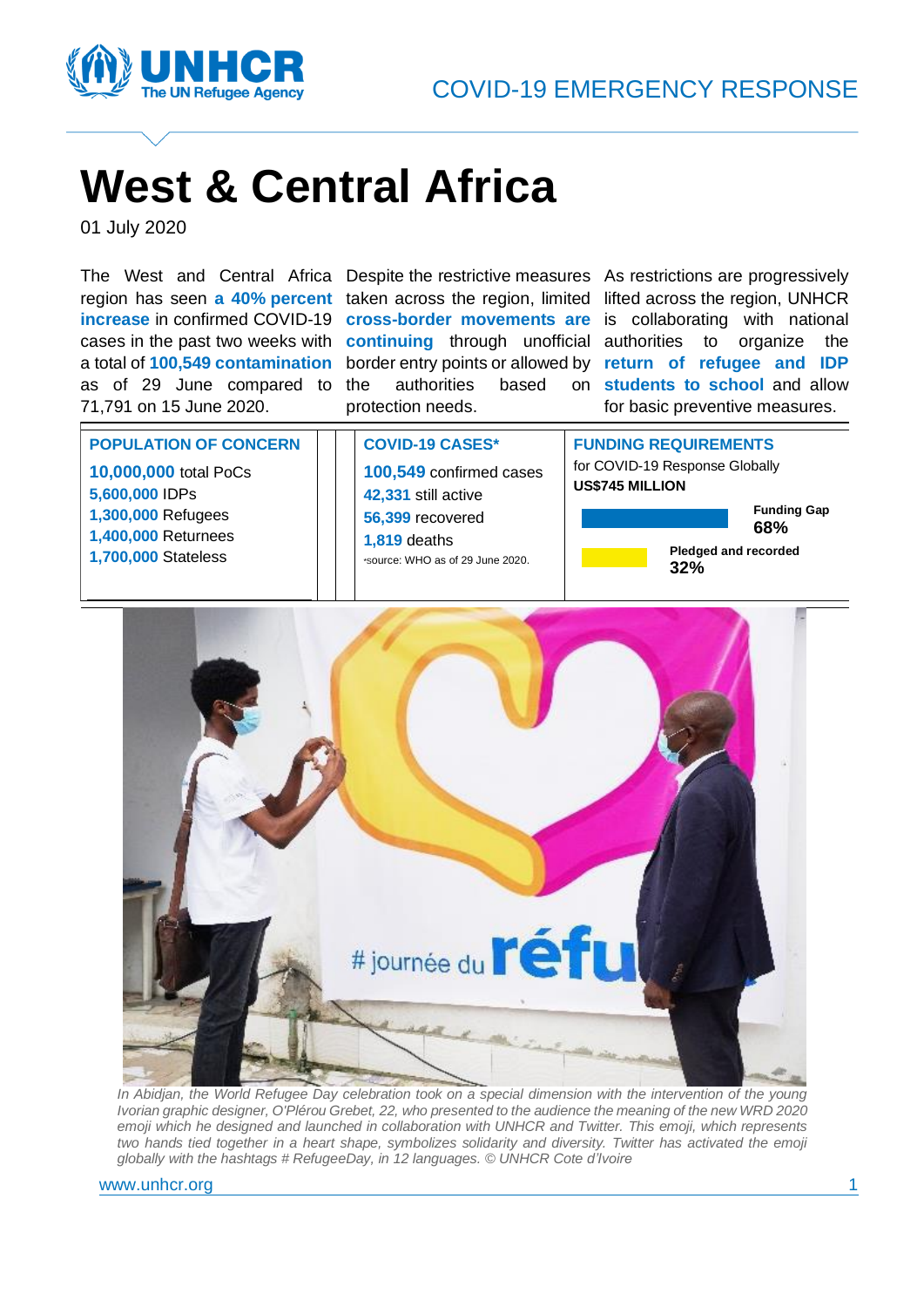

# Operational Context

- **Continuous increase of confirmed cases.** The West and Central Africa region has seen a 40% percent increase in confirmed COVID-19 cases in the past two weeks with a total of 100,549 contamination as of 29 June compared to 71,791 on 15 June 2020. **Nigeria** (25,133) remains with the highest number of confirmed cases, followed by **Ghana** (17,741), **Cameroon** (12,592) and **Cote d'Ivoire** (9,214). In terms of active cases, **Nigeria** (15,158) has the highest number, followed by **Cote d'Ivoire** (5,152), **Ghana** (4,361) and **Gabon** (2,932). The exact number of cases, however, is very uncertain, particularly given the low levels of testing. Death tolls are also unreliable as they may exclude people who did not die in a hospital, or who died before they could be tested.
- **Confirmed cases among PoCs**. So far, twelve persons of concern to UNHCR have tested positive to COVID-19, including four refugees in **Cameroon**, one in **Ghana** and seven IDPs in **Mali**. Among them two passed away (in Cameroon), two recovered (one in Cameroon and one in Ghana) and the remaining nine cases are still active being assisted by UNHCR.
- **Preventive measure in the region.** Despite this continuous spread, some countries in the region have relaxed restriction measures imposed to curb the spread of virus since March while others maintain or strengthen them. Among the measures taken recently, **CAR** is allowing a gradual reopening of places of worship and the airport. In **Chad**, the authorities have extended the state of emergency until 15 July and maintained the prohibition to entry or exit N'djamena remains except for necessity goods and foodstuff. In **Ghana**, while the authorities are reducing not wearing a face mask in public places has become an offence punishable by heavy fines or even time in prison. In **Guinea-Bissau**, the state of emergency was extended until 25 July and movements of people between regions were banned except for essential goods and humanitarian aid. International flights leaving the country are subject to prior authorization by the Government and flights into the country are allowed only all passengers got a negative test for Covid-19 up to 72 hours before boarding. In **Liberia**, international commercial flights resumed on 28 June 2020 with health checks for all passenger arriving or departing. In **Senegal**, the state of emergency and nighttime curfew imposed to curb the spread of coronavirus will be lifted from today. In **Sierra Leone**, people can now freely move from one district to another without the need for a special pass, as the government gradually relaxes Covid-19 restrictions despite an increasing number of infections.
- **Impact of COVID-19 in West and Central Africa.** The COVID-19 pandemic continues to have a direct and indirect impact on the protection of persons of concern to UNHCR in West and Central Africa. Although the number of COVID-19 cases and fatalities might still appear comparatively low in the region compared to other world regions, the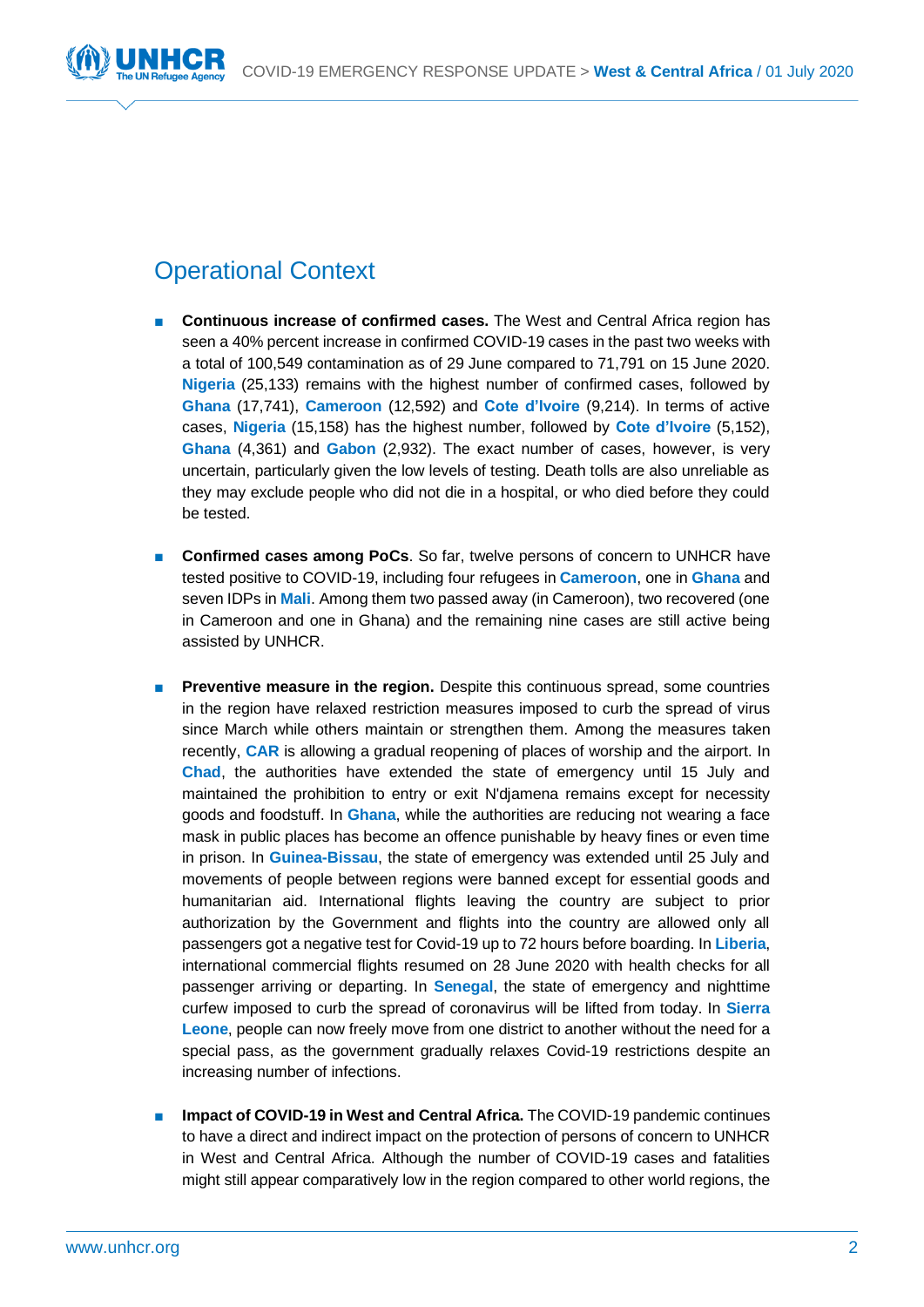pandemic Covid-19 is putting significant strain on countries' health-care systems, social fabric, and economies around the world. In West and Central Africa, the pandemic has severely impacted jobs and livelihoods, particularly in the informal sector, aggravating food and nutrition insecurity, further damaging economic performance and jeopardizing the stability of the region. The informal sector dominates the regional economies. Most households are unable to survive without some form of daily trade. A very small minority have bank savings, credit cards, or access to online businesses to allow them to stay indoors for extended periods. There is a persistent need to go out for food, water, or work. Jobs and livelihoods therefore have been threatened by measures of confinement, social distancing, transport and trade restrictions, factory closures as well as market closures, force people to stay at home. The general economic slowdown in the region will soon be aggravated by a reduction in remittances associated with the economic slowdown in the European Union and other Northern economies hosting West and Central African diasporas. Several factors inherent to the region prevent effective implementation of certain preventive measures. Basic measures such as handwashing are not effective when over one-third of West Africans have no handwashing facility at home. Social distancing is also complex on a continent experiencing the fastest urban growth in the world, and where poor sanitary conditions generally prevail.

- **Protection risks and challenges for forcibly displaced populations.** Forcibly displaced populations are among the most exposed to these practical challenges. Many are living in camps and crowded environments that lack adequate sanitation facilities to prevent contamination from Covid-19. Many have very limited access to healthcare and basic social services, and many do not receive accessible information in order to understand how to protect themselves from infection. Although most of the countries in the region grant forcibly displaced persons the right to access national health services, the areas hosting refugees and internally displaced people, public health services are ill-equipped to deal with the COVID-19 as a result of limited number of trained health personnel, weak case detection management, inadequate treatment units, etc. In the Sahel or the Lake Chad Basin, ongoing armed conflicts have resulted in the closure of hundreds of health centers, and displaced populations are contributing to overstretching the capacity of those that remain open. In addition, the health situation is already fragile, characterized by the persistence of diseases such as malaria, respiratory infections, measles and diarrhea, exacerbated by a precarious security situation. These conditions provide the perfect breeding ground for the virus, adding an additional layer of challenges to those that these populations are already facing. In this context,
- UNHCR has been scaling up its activities to address the key protection risks face by the more the 10 million refugees, IDPs, asylum seekers, returnees, stateless persons in West and Central Africa.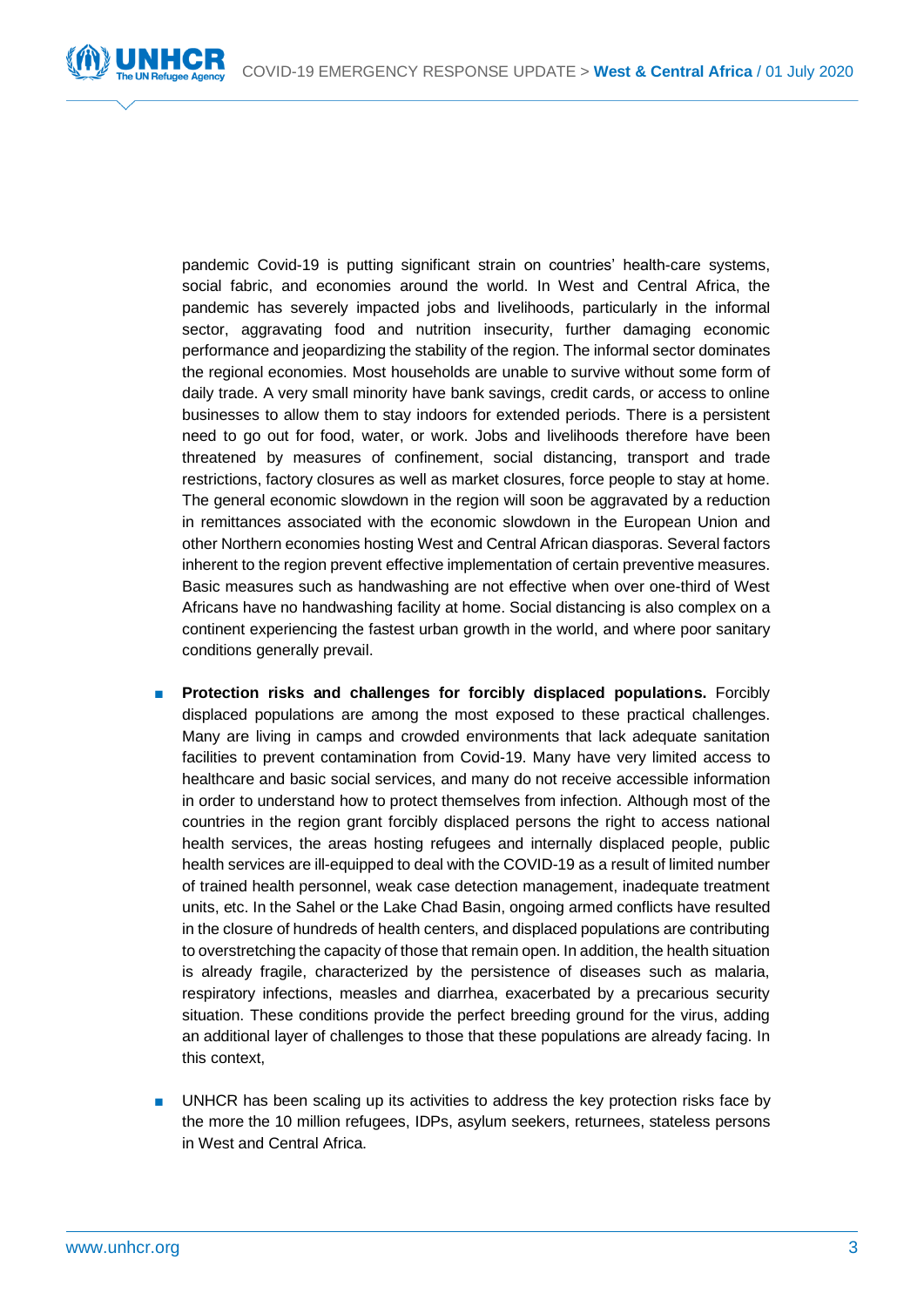

### UNHCR Response

**UNHCR Operations are taking steps to ensure continuity of assistance and basic protection services despite movement restrictions through teleworking and remote protection and assistance. UNHCR operations are also stepping up their engagement and advocacy with Governments, the UN country teams and other Inter-Agency platforms to contribute to a coordinated response to the COVID-19 crisis and to ensure that persons of concern are included in all relevant response plans.**



Strengthen risk communication and community engagement, and critical protection case management, including protection monitoring and registration

*UNHCR Operations are working to mitigate the impact of COVID-19 on persons of concern by increasing communication with communities and introducing innovative approaches to address access limitations including social distancing in protection activities, remote case management via telephone, preventive measure in registration processes, while continuing advocacy to maintain avenues for asylum seekers to access international protection and safeguarding the principle of non-refoulement.* 

- Access to territory and asylum. In line with widespread Government containment measures limiting movement to curb the spread of COVID-19, the facilitated voluntary repatriation of refugees has been suspended throughout the region. This suspension is affecting principally population refugees from Central African Republic, Cote d'Ivoire and Mali. The risk of refoulement linked to border closure is closely monitored by UNHCR and partners. Despite these restrictions, cross-border movements have nevertheless been observed, through unofficial border entry points, or allowed by the authorities based on protection needs, such as the arrival of asylum seekers from Cameroon to Nigeria or from Niger to Mali. Spontaneous returns are also occurring through the few remaining open borders or through informal border crossing points, such as the returns of Malian refugees from Burkina Faso and Niger to Mali or returns from Cameroon to CAR. These returns without assistance and appropriate protection and health control measures may put both the refugees and their communities at risk. UNHCR is engaging with refugee communities in the region to inform them about the context, explain the suspension of the facilitation of voluntary repatriation, seek their patience and discourage spontaneous returns through informal border crossing points without adequate health prevention measures in place.
- **Resettlement and complementary pathways**. All resettlement departures have been suspended globally since 17 March 2020 and while restrictions on movements are progressively being lifted, resettlement departures remain suspended. The most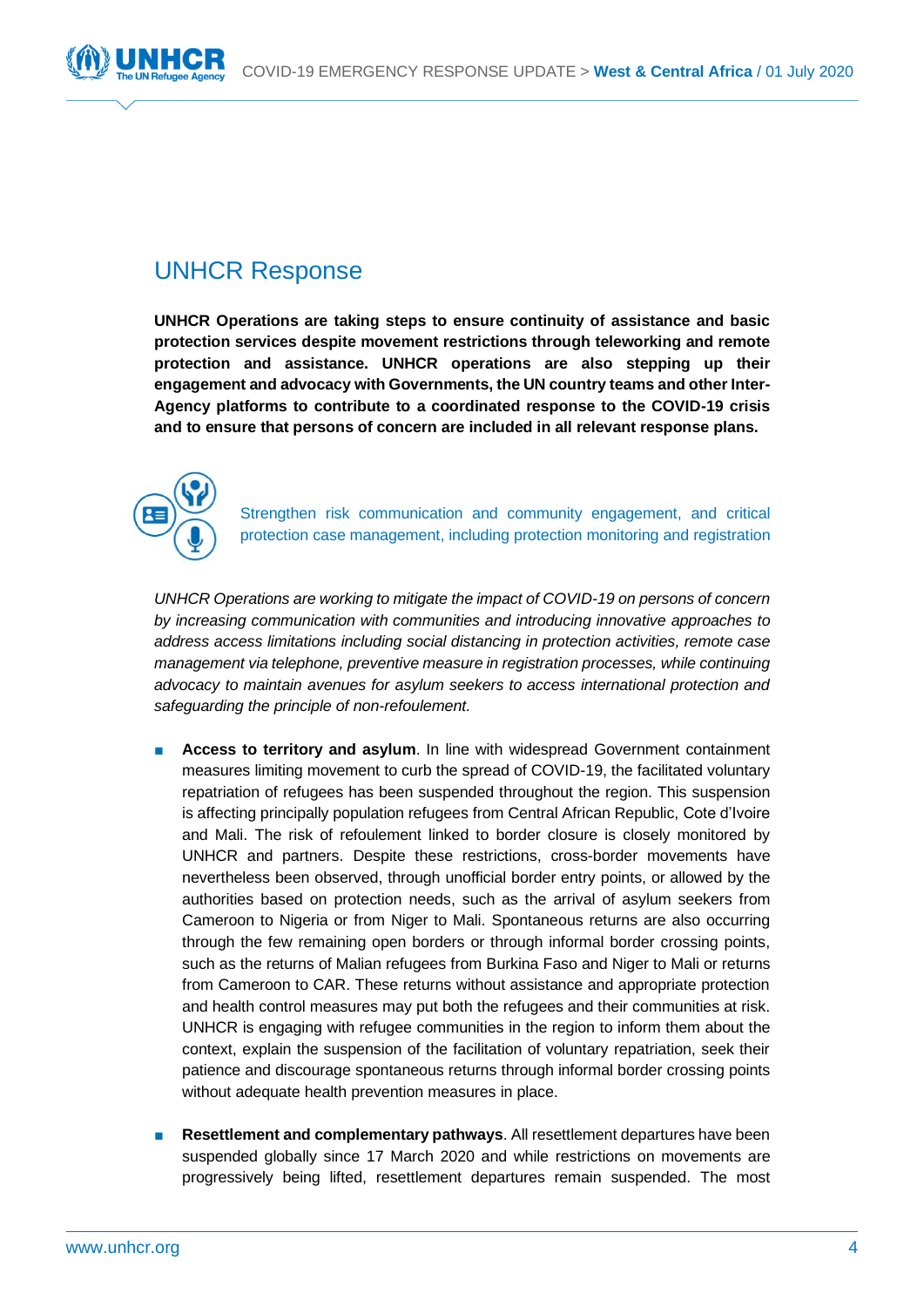

significant impact of COVID-19 on resettlement and complementary pathways to third countries in the region is the loss of already allocated resettlement slots. To mitigate this impact, UNHCR also engages with resettlement countries to continue the submission and processing of resettlement cases and to assess how resettlement programmes can be adapted to the current context and the new health constraints created by COVID-19. UNHCR operations are also accommodating remote interview procedures to move resettlement processes forward despite the pandemic. In **Chad**, UNHCR worked with the authorities to organize the transfer from N'Djamena to the regions of Iriba and Farchana in Eastern Chad of 96 refugees whose resettlement movements have been postponed due to the COVID-19 pandemic outbreak. All refugees returned to the camps have been ordered to self-isolate and are monitored at home.



*Hamidou, 14, an internally displaced Burkinabe, pictured in Kaya, Burkina Faso, February 2020. © UNHCR/Sylvain Cherkaoui*

**Refugee Status Determination and Registration**. procedures. As of June 2020, registration of asylum-seekers and process of asylum claims have restarted in most countries of the region, using prevention and control measures. This is a clear improvement compared to April 15, where registration of asylum-seekers had been halted in three countries and restricted to urban or critical cases only in seven countries, and where refugee status determination procedures were still underway in only nine countries and limited to critical cases in two others. Overall, data shows that the numbers of registrations of asylum-seekers and refugees have remained steady in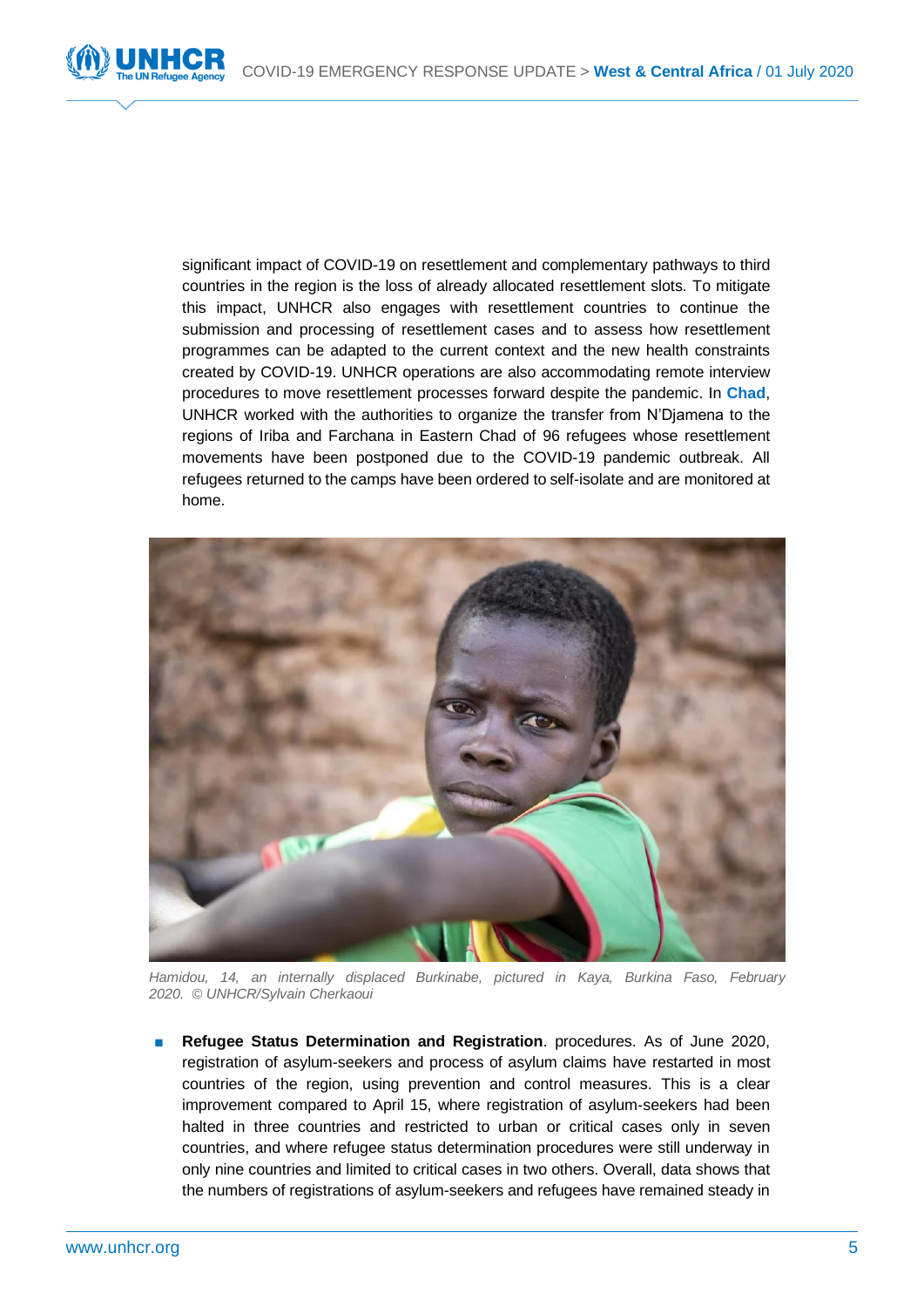the region since the start of the year and haven't been significantly impacted by COVID-19.

- **Statelessness**. General measures enacted by several governments in the region to fight the new pandemic had negatively impacted UNHCR and partners' capacity to identify and support persons at risk of statelessness, ensure birth registration, birth documentation and issuance of nationality certificates to stateless persons and persons at risk of statelessness.
- **Sexual and gender-based violence (SGBV) & child protection.** In West and Central Africa, displaced women, girls, and LGBTI individuals have always been confronted to a number of challenges, including in terms of access to health services, employment, aid and information, decision-making, bodily autonomy as well as equal participation. These longstanding vulnerabilities are exacerbated by the COVID-19 crisis. Increased gender-based violence has been reported by various grassroots women organizations and human rights defenders. The impact of COVID-19 on children's rights is multifaceted, with repercussions on education, protection, mental health and psychosocial support, health, nutrition with human rights implications. The significant disruption in the livelihoods of many forcibly displaced population is enhancing the risk of resorting to negative coping mechanisms, including child labour. In **Chad**, UNHCR most recent monitoring showed that more than 71 per cent of refugee women in Chad identified their husband/partners as perpetrators of physical violence. As of the 13 June 2020, a total 584 cases of SGBV had been registered throughout the operation: 12 sexual assault, 27 forced marriages, 26 rape, 123 denial of resources, 182 psychological violence, 214 physical assault. Despite the challenging working conditions, UNHCR prioritizes assistance to victims of SGBV.
- **Risk communication and community engagement.** Risk communication messages and community engagement approaches have been adapted to social distancing, including through the use of audio and radio content, as well as to the profiles and specific needs of refugees and others of concern, via the development of age and gender-sensitive material which is also culturally appropriate as well as the engagement of youth, women's groups and traditional religious leaders. Throughout the region, the celebrations and activities organized around World Refugee Day on 20 June provided an opportunity to sensitize displaced and host communities on the continuous risk linked to COVID-19 and to inform them on the basic preventive measures to take to curb the spread of the virus. These celebrations were also used to organized distribution of protective masks, hygiene products and food to persons of concern.
- In **Burkina Faso**, communication with communities is of particular importance for UNHCR. So far, more than 500 members of the community-based protection committees trained on COVID 19 prevention measures, are sensitizing their community members. To date, UNHCR and its partner the Fondation Hirondelle distributed 10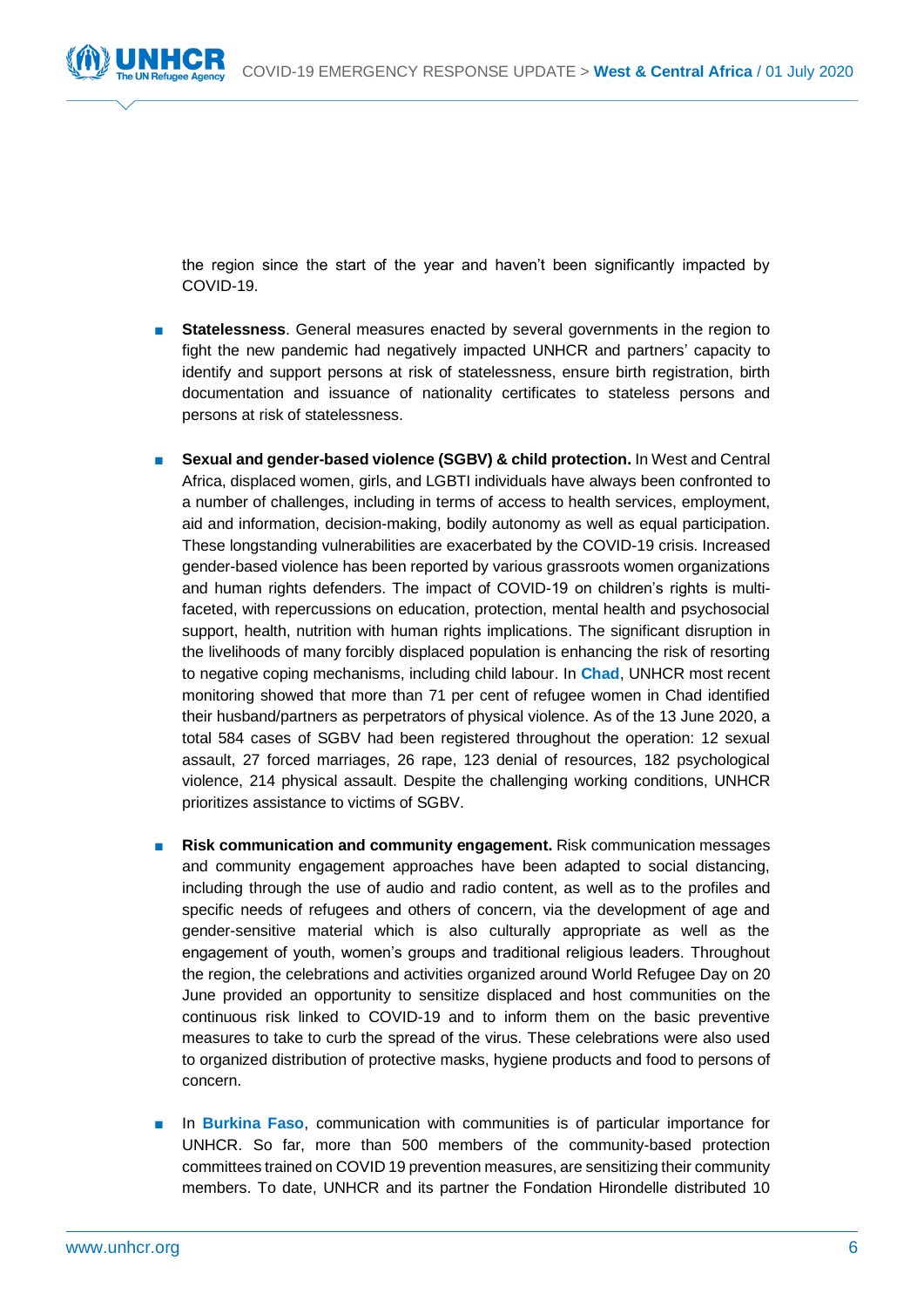

speakers and 136 radios in the Centre Nord as well as 4 speakers and 44 radios in Ouahigouya, in the Nord, and Djibo, in the Sahel. Overall, 700 radios and 44 speakers will be distributed as part of this project to strengthen sensitization and awareness raising on COVID-19 amongst IDPs and host communities.

- In **Mali**, UNHCR is pursuing its sensitization and information effort. In the past two weeks, over 70 refugees and IDPs were reached by UNHCR and its partners in the regions of Timbuktu, Segou, Sio and Mopti.
- In Nigeria, UNHCR and its partners continue to conduct awareness and sensitization on COVID-19 and other protection-related issues in refugee, IDP and host communities in Banki, Bama, Damasak, Gwoza, MMC/Jere Area, Monguno and Ngala. The topics included COVID-19 preventive measures, effects of domestic violence, safety and security in the camp, flood safety messages, peaceful coexistence and access to justice.



Strengthen and support primary and secondary health care and selected WASH services

*UNHCR Operations are increasing their direct support to national health systems to strengthen their infection prevention and healthcare responses, including through the provision of medical equipment and supplies and training of health personnel. Operations are also reinforcing the WASH systems and services in the main refugee and IDP hosting areas, including by distributing soap and increasing access to water to allow for the implementation of basic preventive hygiene measures such as frequent handwashing.*

- In **Burkina Faso**, UNHCR continues to support regional authorities in their fights against COVID-19 through the provision of medical and sanitary material. Following the completion of the livelihood project on 16 June, which saw the production of 35,000 masks by refugees and host communities, some 30,000 masks were donated to the Governor of Dori on 24 June. These will benefit IDPs living in the Sahel Region. UNHCR aslo handed over some 73 hand-washing devices, bins and soaps as well as an ambulance to the Governor of the Nord Region. These will benefit IDP, asylumseekers, returnees and host families in Ouahigouya. The donation is part of the USD 1.22 million of in-kind assistance provided so far by UNHCR to regional authorities as part of its COVID-19 response.
- In **CAR**, UNHCR has also installed two RHUs at the main entrance of the Bouar-Baoro health district hospital to facilitate the triage of patients and the sampling of suspected COVID-19 cases. In the Ouaka prefecture, hand-washing kits were distributed by UNHCR in the Ngaoumba and Pladama areas. In Obo, over 2,000 refugees benefited from soap distribution, all within the framework of prevention against covid-19. UNHCR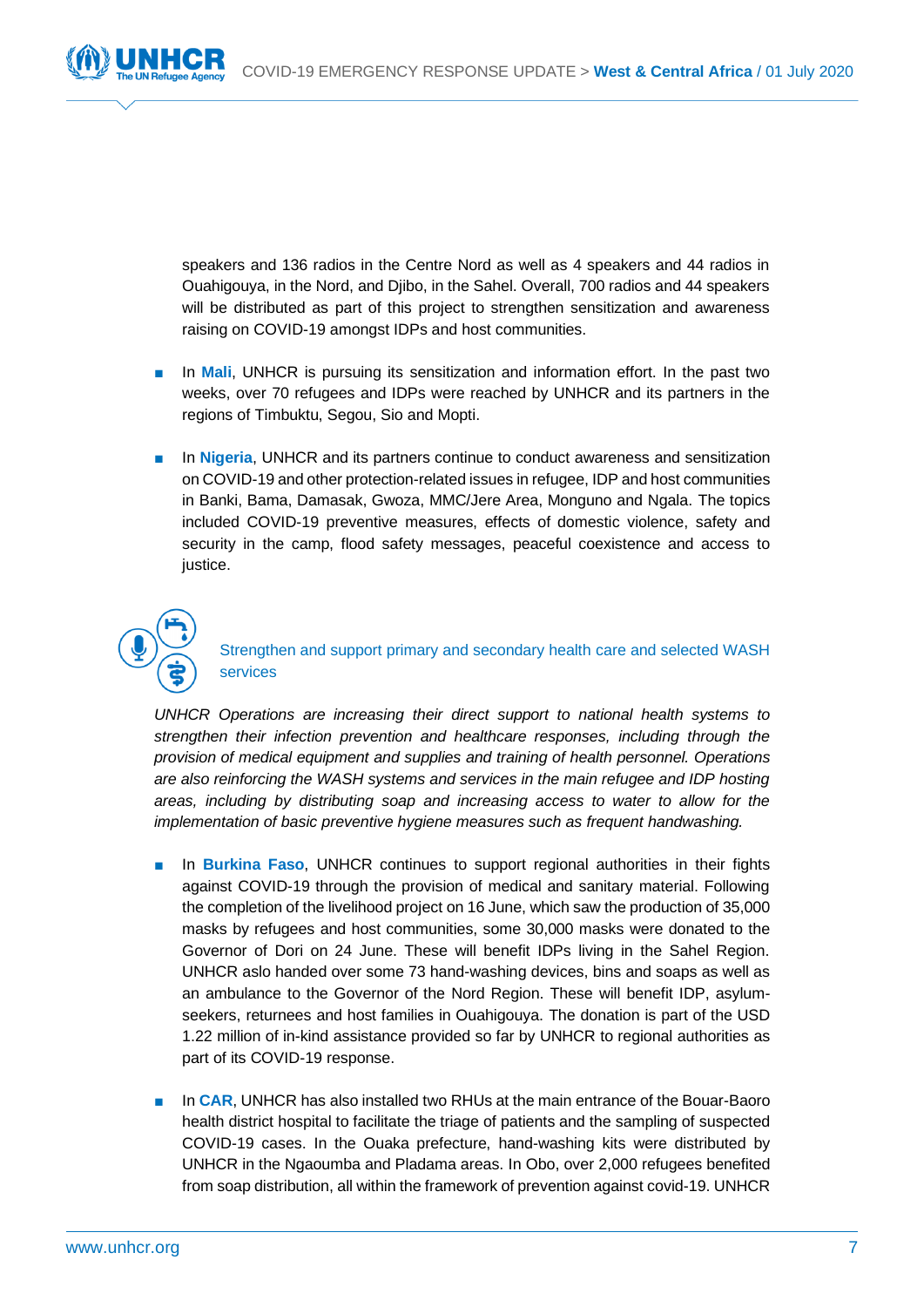also installed 20 handwashing devices and 8 soap dispensers in various schools and high schools in Baga-sola in the Lake Chad province in the North West region of Chad.

In **Chad**, UNHCR built a quarantine center in Kariari and health care center in Amdjarass in Eastern Chad. UNHCR also completed the construction of quarantine and isolation centers in Dosseye (60 bed), Bekan (10 places) and Gore District Hospital (10 beds) in the Gore region in South Chad. In Moissola, the Gore region, UNHCR provided trainings on prevention, epidemiological monitoring and COVID case management to 19 security agents (camp leaders, government security agents) and 24 nurses from Moissala Hospital and Moissala Health Centers. This will help COVID monotoring at the entry points of sites and the villages of Moissala and the investigation and medical management of COVID-19 cases in the area.



*The distribution of 135 hand washing stations to the local education authorities of Mali's Gao region has been completed. Around 13,500 boys & girls, in the region, will be able to learn in a more protective environment. © UNHCR Mali*

■ In **Nigeria**, UNHCR built eighty concrete latrine slabs, sixty-two bathing shelters, fourteen new latrines, and cladding of seventeen-bathroom superstructures were completed in the Adagom 3 and Ikyogen settlements in the Southeast on the border with Cameroon. The construction of forty-two additional slabs for installation of latrines at the quarantine centre and of new emergency shelters is ongoing in Adagom 3 settlement. At least 859 refugees from Adagom 3 settlement and 510 individuals from Ikyogen benefitted from the distribution of latrine cleaning tools, to promote environmental sanitation. Items distributed included toilet brush, broom, disinfectants, detergents, and replacement of broken hand washing buckets. A boost in water supply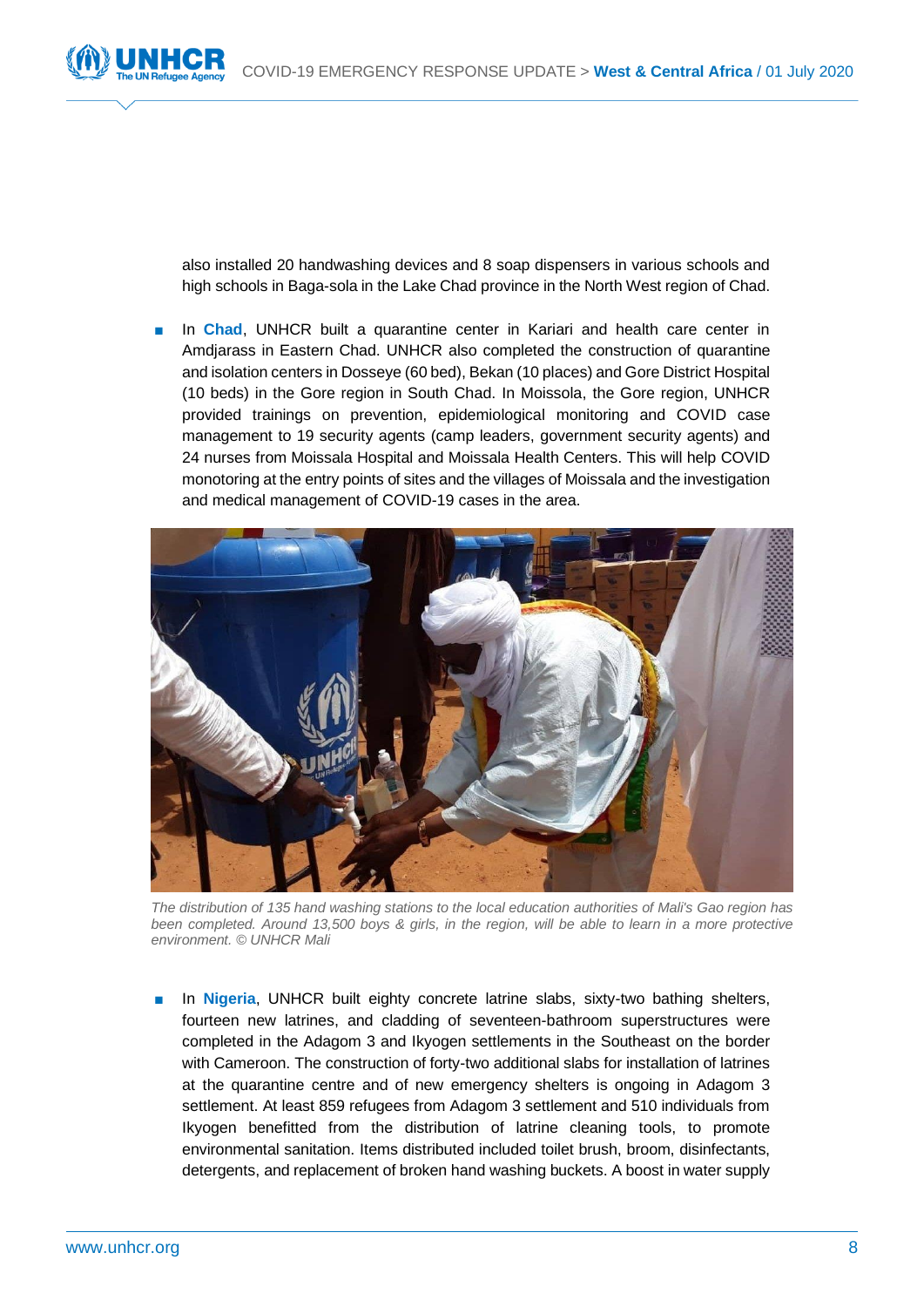was experienced at the Ikyogen settlement, following the completion of an additional 10m3 capacity water collection point at the quarantine centre for new arrivals.

In Niger, UNHCR completed the construction of the Isolation Centre in Tahoua. Inaugurated by Authorities last 25 of June 2020, the centre is fully operational and can accommodate up to 50 COVID-19 patients.



Ramp up cash assistance, reinforce shelters, and provide core relief items in congested urban and camps settings

*In many parts of the region, refugees and IDPs are residing in heavily overcrowded camps and sites exposing them to heightened risks of contamination as COVID-19 cases may soon affect most of the most of major hosting areas. To address this issue, UNHCR Operations are implementing targeted shelter interventions and distributing core relief items while decongesting the most overcrowded sites to allow for the implementation of the most basic prevention measures. UNHCR Operations is also increasing their focus on strengthening community-based protection mechanism and enhancing the capacity and self-reliance of refugee and IDP communities including through the ramping up of cash assistance.* 

- **Challenges and risks related to the rainy season.** In most countries of the region, the rainy season will increase the impracticality of roads, reduce movement and access to persons of concern, affect and degrade weak infrastructures and make transportation of goods by trucks more challenging and expensive. Shelter needs will increase and UNHCR's intervention will be crucial during this period to ensure adequate the rehabilitation of dwellings and allow for more distancing and isolation in case of COVID infection. With the rainy season starting in the region, UNHCR operations are strengthening their preparedness and emergency response mechanisms to mitigate the potential impact of floods in high risk hosting areas.
- In **Burkina Faso**, the COVID-19 pandemic deepened already existing vulnerabilities amongst certain groups of IDP women, increasing the risk of them turning to negative coping mechanisms. In Kaya, on June 19, 52 IDP widows benefited from NFI kit consisting of mats and blankets and also received 30,000 FCFA in cash. As part of UNHCR's effort to strengthen the resilience and self-reliance of displaced communities and to include them in the fight against COVID-19, a four-day training took place in Dori, during which 10 refugee women were retrained by Agence Nationale pour l'Emploi (ANPE) in partnership with Vétérinaires Sans Frontières, a UNHCR Partner, to produce solid and liquid soap which will undergo national certification to ensure quality standards. This project will improve IDPs, refugees and host community's access to soap and strengthen the respect of preventive measures against the virus.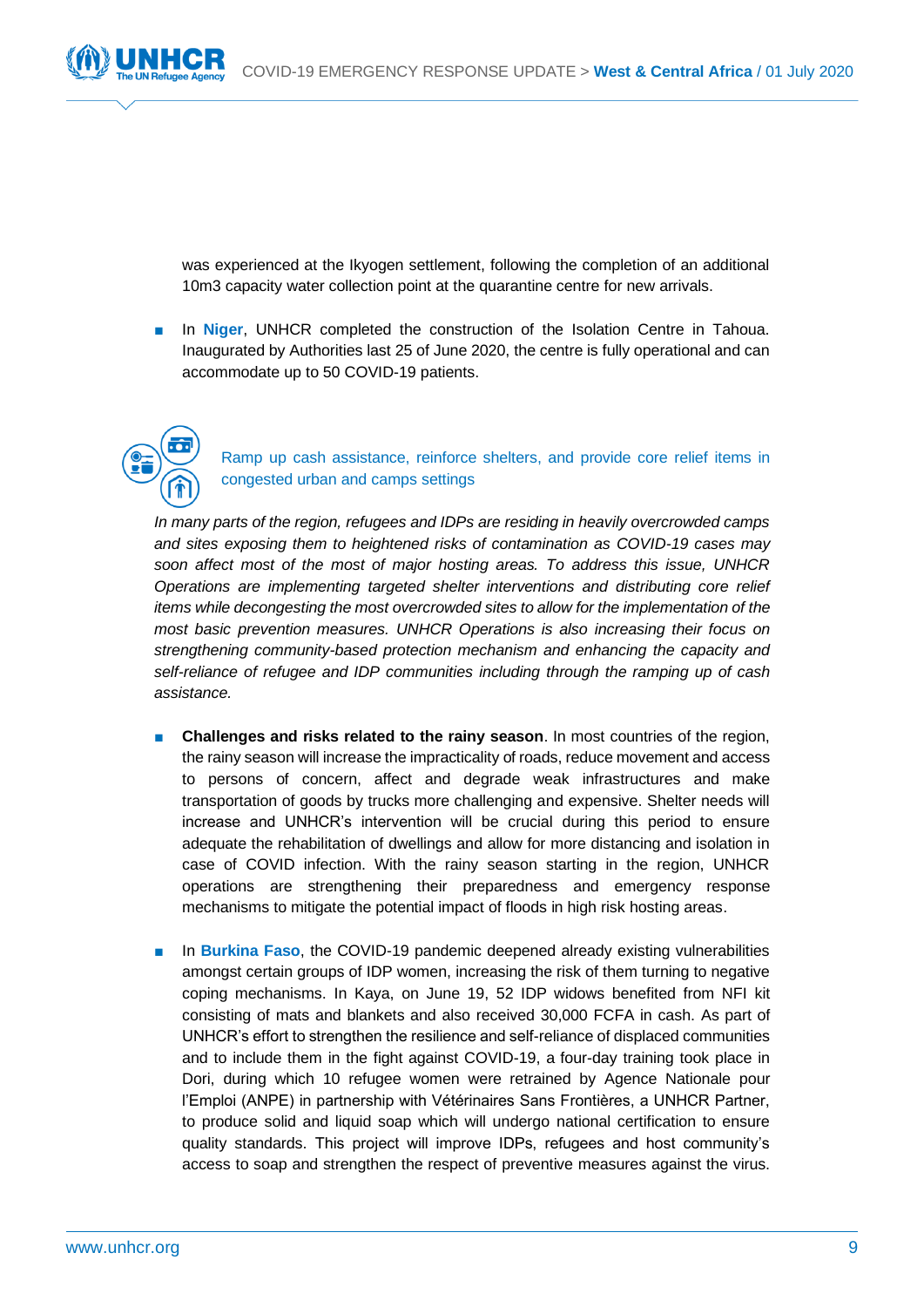To address the growing risk of floods with the beginning of the rainy seaon, UNHCR is also reinforcing dwellings in flood prone hosting areas.

- In **CAR**, UNHCR distributed NFI kits to over 16,500 IDPs in the region Ndele and to 359 of the most vulnerable IDP households in the Ouaka prefecture on 22 June 2020.
- In **Cote d'Ivoire**, UNHCR launched a Cash/COVID distribution for a period of three months on 16 June in an effort to address the socio-economic impact of the pandemic on refugees and asylum-seekers. A total of 1,042 households of refugees and asylum seekers in Greater Abidjan and the interior of the country (Guiglo, Danané, Tabou, San Pedro, Yamoussoukro, Bouaké, Korhogo, Agboville, Aboisso and Bouna) were reached and received cash grants in addition to food supply (rice, oil, pasta), protective kits (bleach, soap, water tank, etc.) as well as dignity kits for women and girls of childbearing age.
- In Liberia, as of the end of June 2020, UNHCR has distributed hygiene items (hand sanitizers, buckets, jerry cans and soap) to 10,000 persons in refugee settlements and refugees hosting communities in 5 counties (Nimba, Grand Gedeh, River Gee, Maryland and Montserrado). To compensate the negative economic impact of the pandemic, UNHCR also continues its livelihoods activities with over 200 refugees provided with seeds and tools and over 60 having received animal husbandry so far.



*In Burkina Faso, RHUs were built to provide sturdier homes to IDP families affected by the heavy rainfalls and the floods in Wendou in the Sahel Region. ©UNHCR / S. Tchagbele*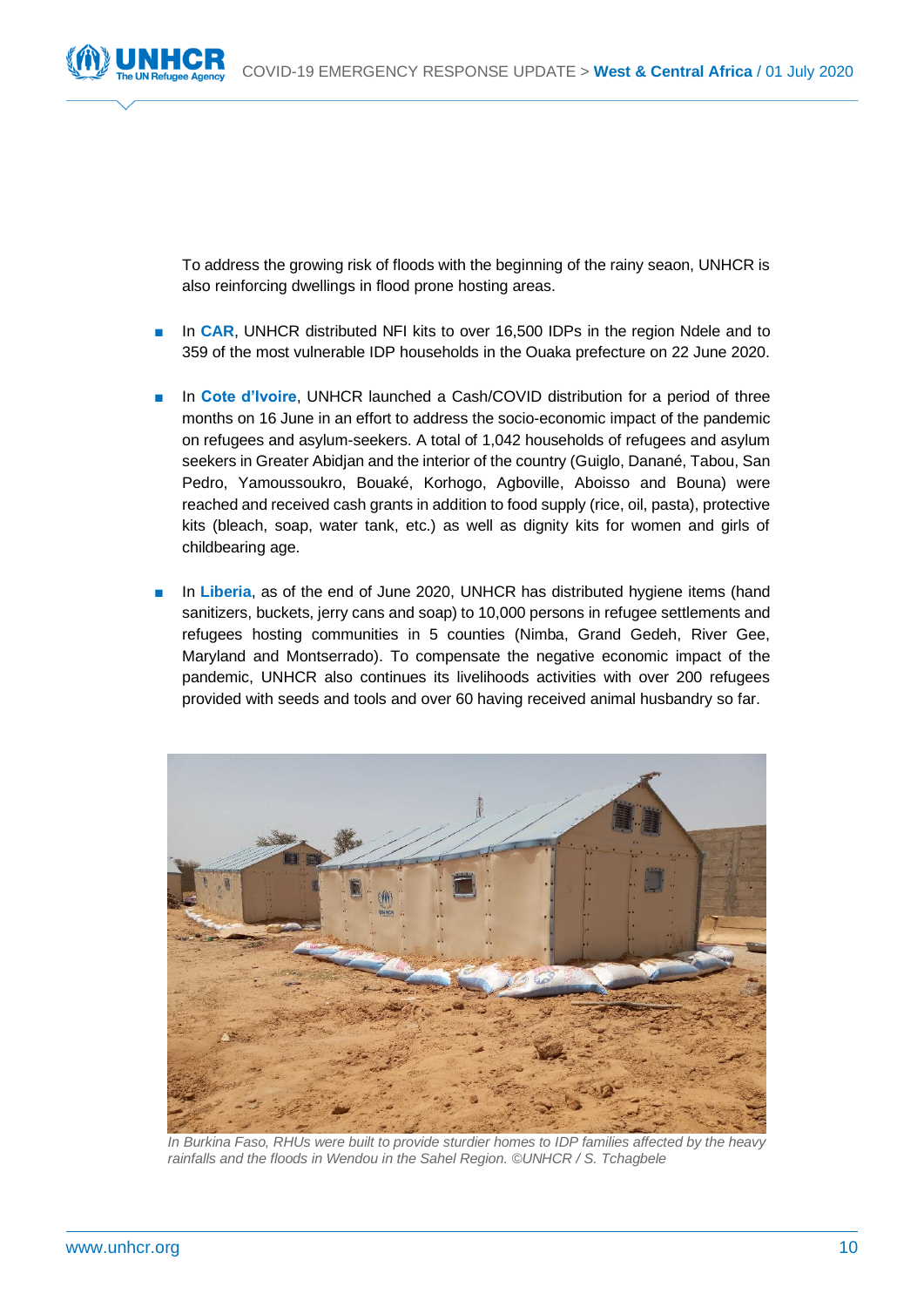

- In **Nigeria**, UNHCR distributed food and non-food items including (rice, salt, sugar, pots, mosquito nets, buckets, jerry cans, mats, touch lights, blankets and soap) to over 680 vulnerable Cameroonian refugees in the Ikyogen settlement in Southeast Nigeria.
- In **Senegal**, UNHCR distributed health kits composed of washable masks, 3,482 packs of soaps, hydroalcoholic gels to some 4,000 families representing over 16,000 refugees and asylum seekers, in addition to the food kits distributed to 500 vulnerable refugees and asylum-seekers families.



### Support education systems

*To ensure the continuity of learning in a protective environment and to prepare for the safe reopening of schools, UNHCR is working with Ministries of Education and education partners to support students access to distance education programmes, enhance health training for teachers, support community awareness-raising activities on COVID-19 while upgrading water and sanitation facilities in schools.*

- With students progressively allowed back to school in some countries of the region, UNHCR has initiated the disinfection of refugee education facilities in the region and installed hand washing basins to prevent measures against a potential outbreak of COVID-19. UNHCR is also organizing sensitization session with parents to remind them of the important to apply social distancing at school.
- In **Mali**, as part of the Education Cannot Wait project, UNHCR conducted a distribution of 135 handwashing kits, as well as 45 boxes of soap for 45 schools in the Gao area. This contribution aims to support schools in preventing the COVID-19 pandemic, as children are back to school and are preparing for a second cycle of basic education exams.

## Financial Requirements

**US\$745 million** requested for UNHCR's COVID-19 response globally through December 2020. Total funding received by UNHCR against its COVID-19 appeal: **US\$237.5 million**. The following donors have provided earmarked contributions for the Coronavirus Emergency Situation in **West and Central Africa**: